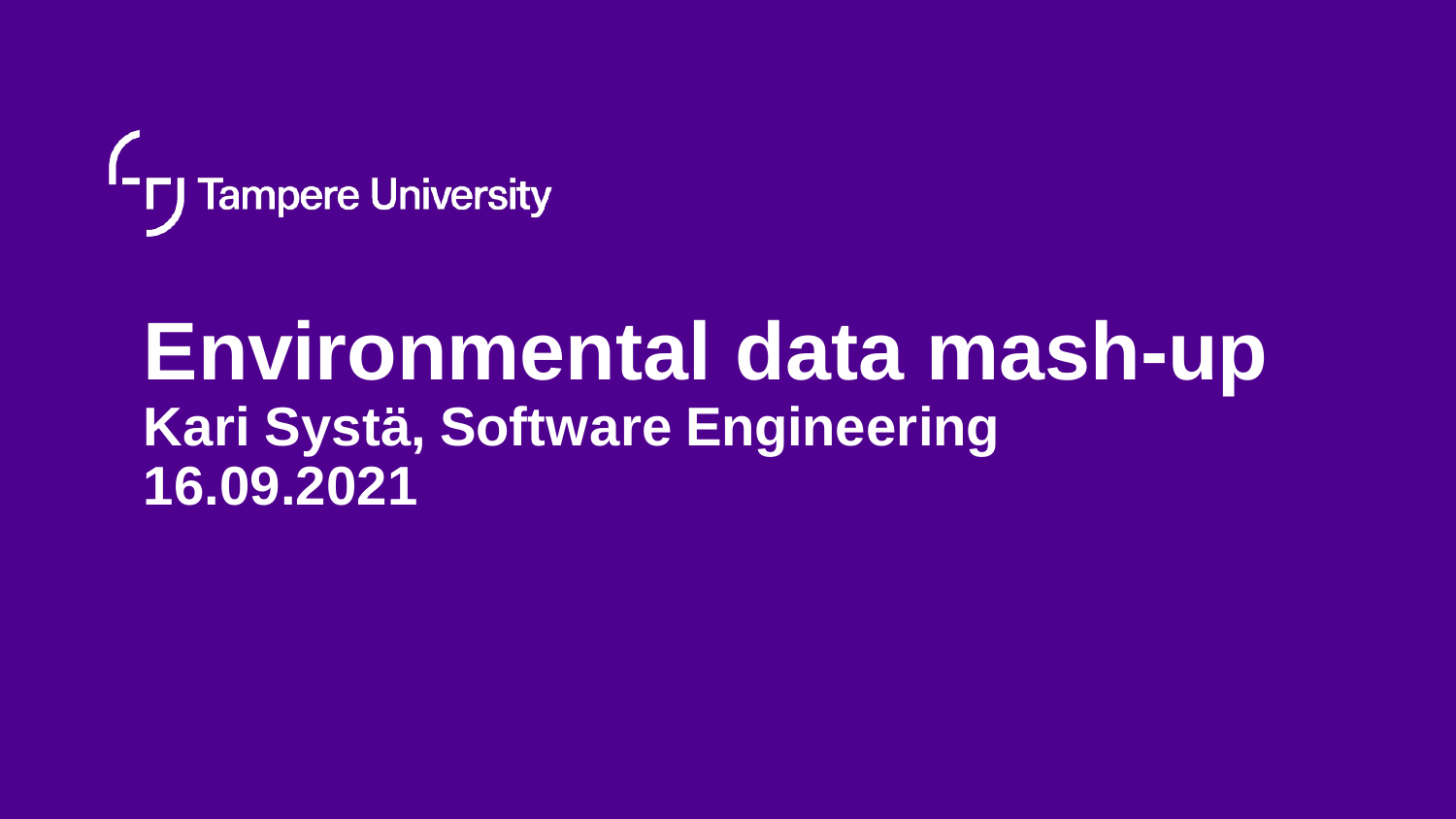

## **Acknowledgments**

- •TAU: Pertti Järventausta, Timo Aaltonen (alumnus), Outi Sievi-Korte, Minh Tran
- •HY: Tommi Mikkonen, Niko Elomaa, Petri Kettunen
- •And many others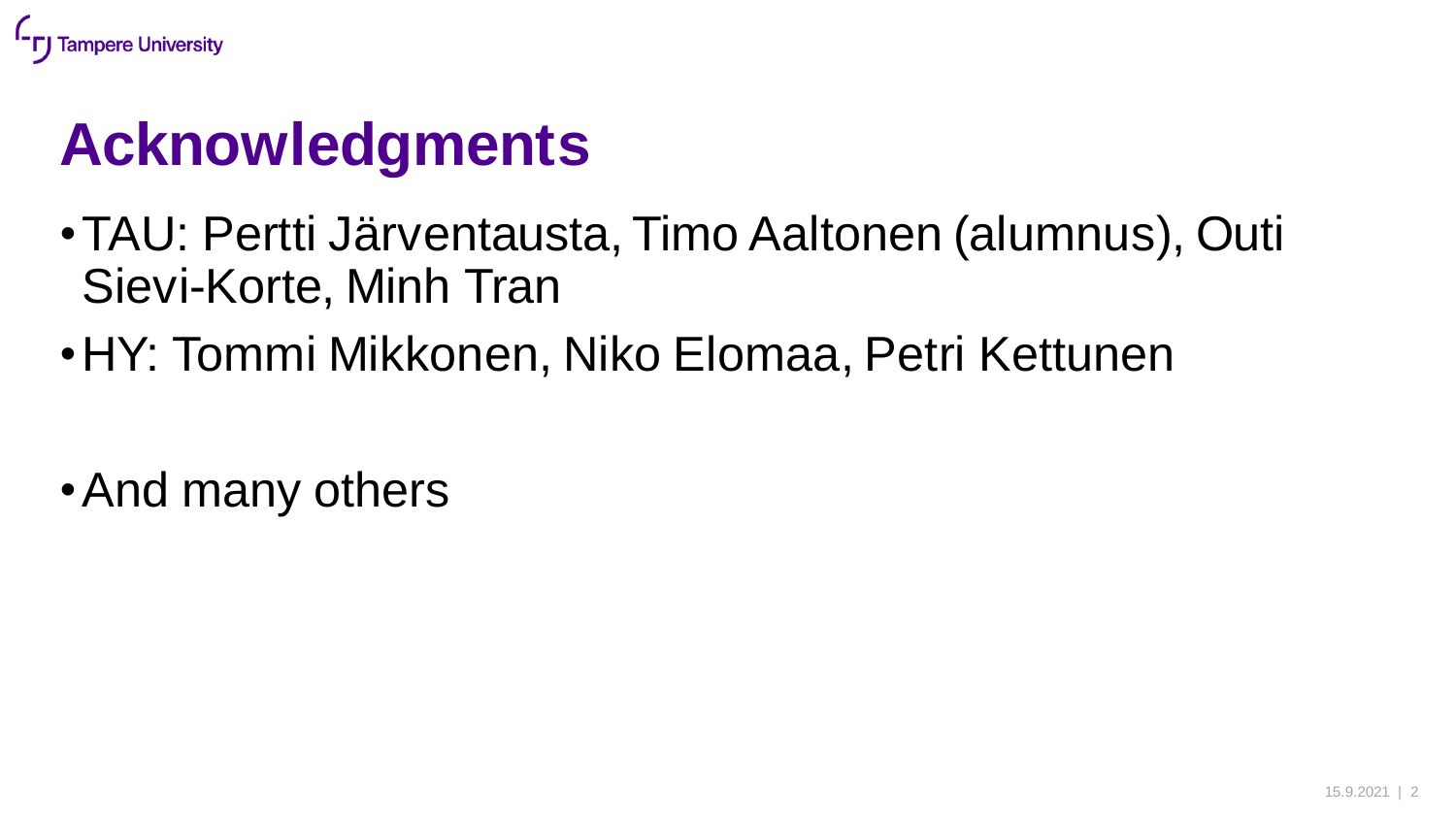

# **Problem setting**

## •Need

- Data, applications and services that enable more accurate analysis of the  $CO<sub>2</sub>$  emissions.
- The knowledge should acculumate as new information becomes available
- The cross-effects should be taken into account
- •Approach
	- •Build a data-mash platform that allows using of several existing and forthcoming data sources together.
	- •Build enablers for new data-driven business using this data and platforms
- •Benefit
	- services whose CO2 optimization is based on real data, and to provide its customers and users to optimize their actions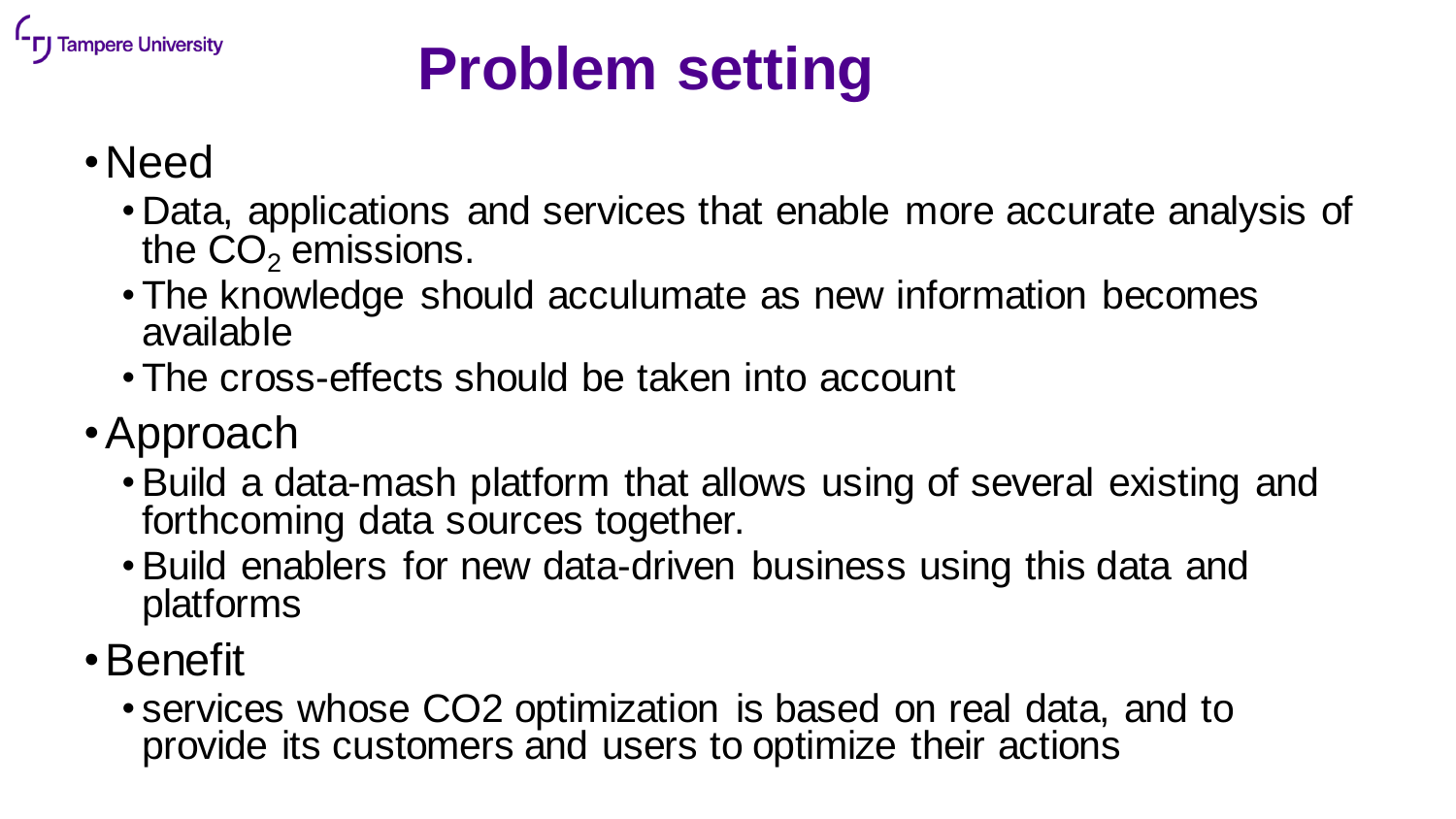



- •There are multiple data sources and data merging, too.
- •However, none of them (based on our past studies) seem to aim at
	- cumulative addition now new data and new knowledge
	- •enabling new application (new data mash-ups)
	- •real-time and detailed data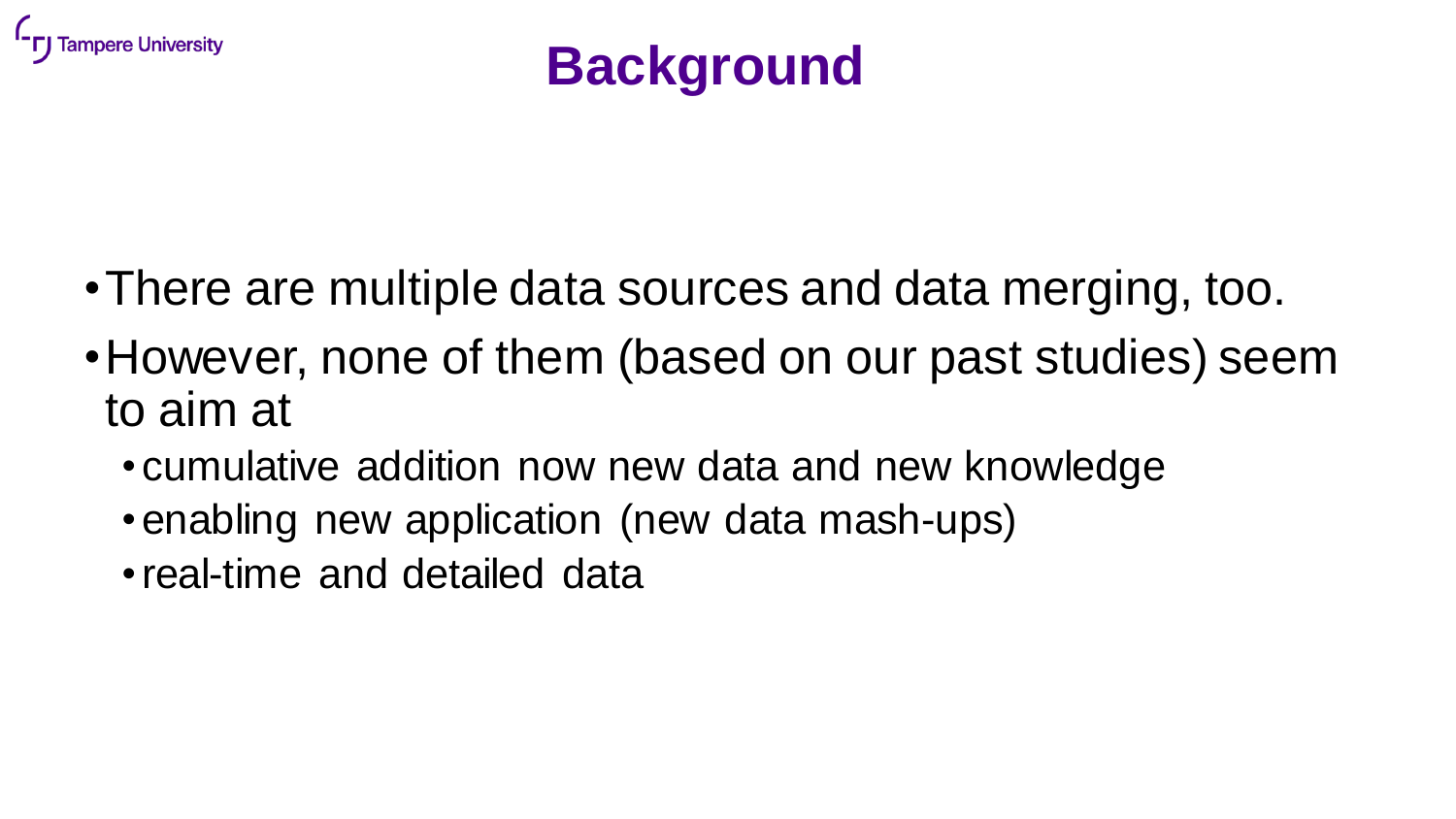

#### Users: Individualsand communities

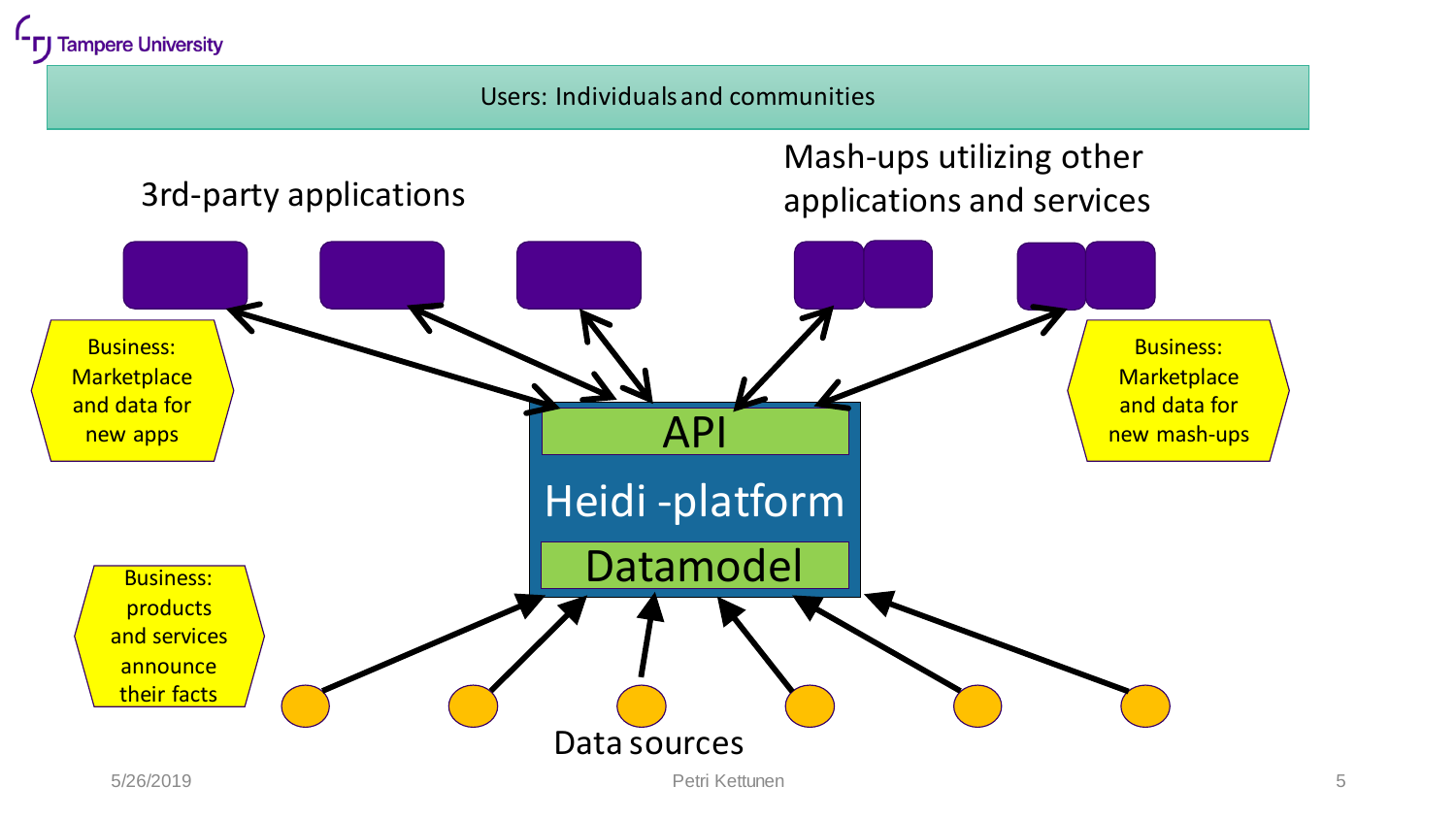

## **Examples of possible use case**

- Realistic  $CO<sub>2</sub>$  emission data on everything for
	- •Product data
	- •Annual reports
	- $\bullet$  . . .
- •Games and competitions based on data
- •Various types of community efforts, challenges etc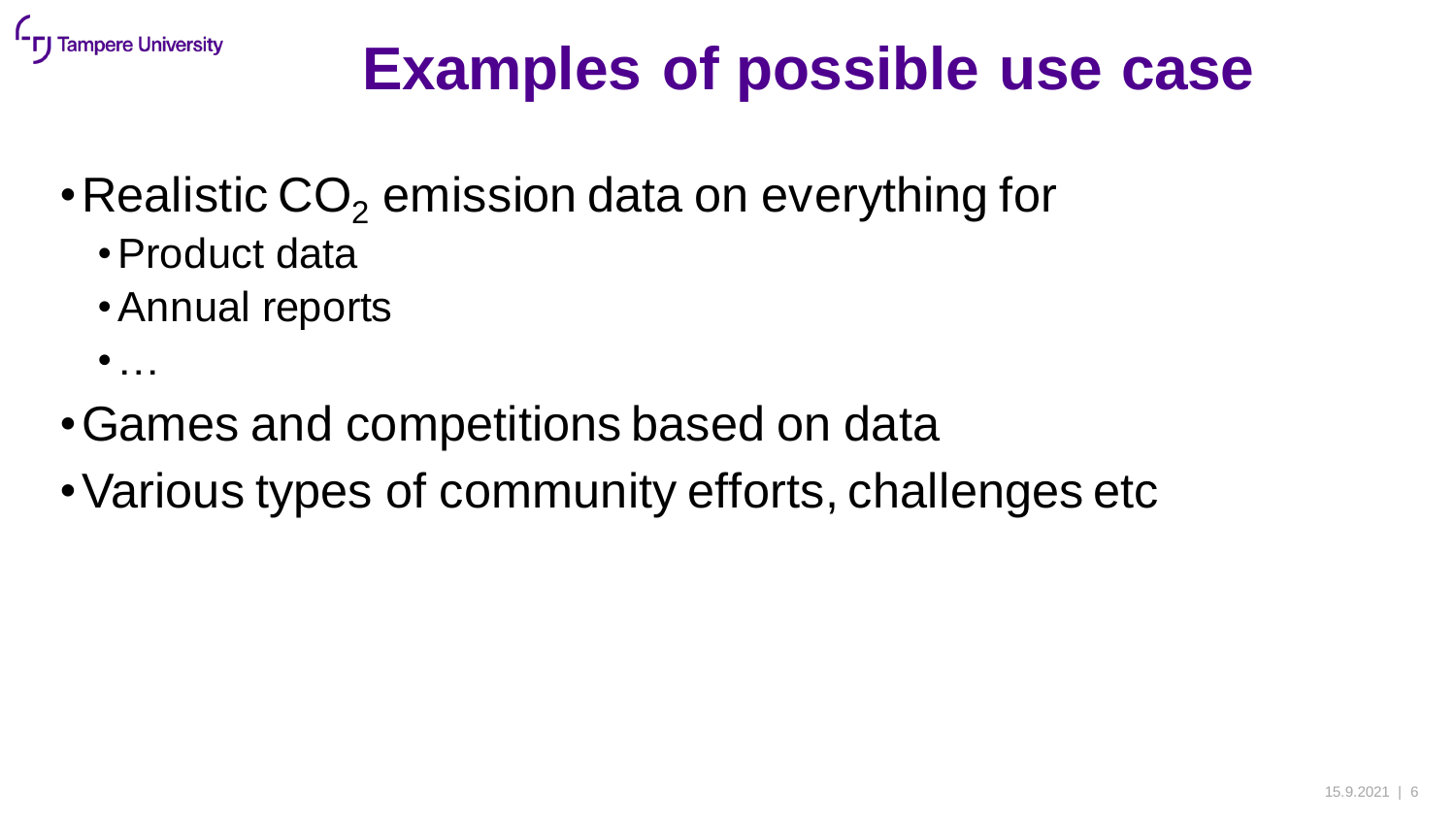# **Demo time**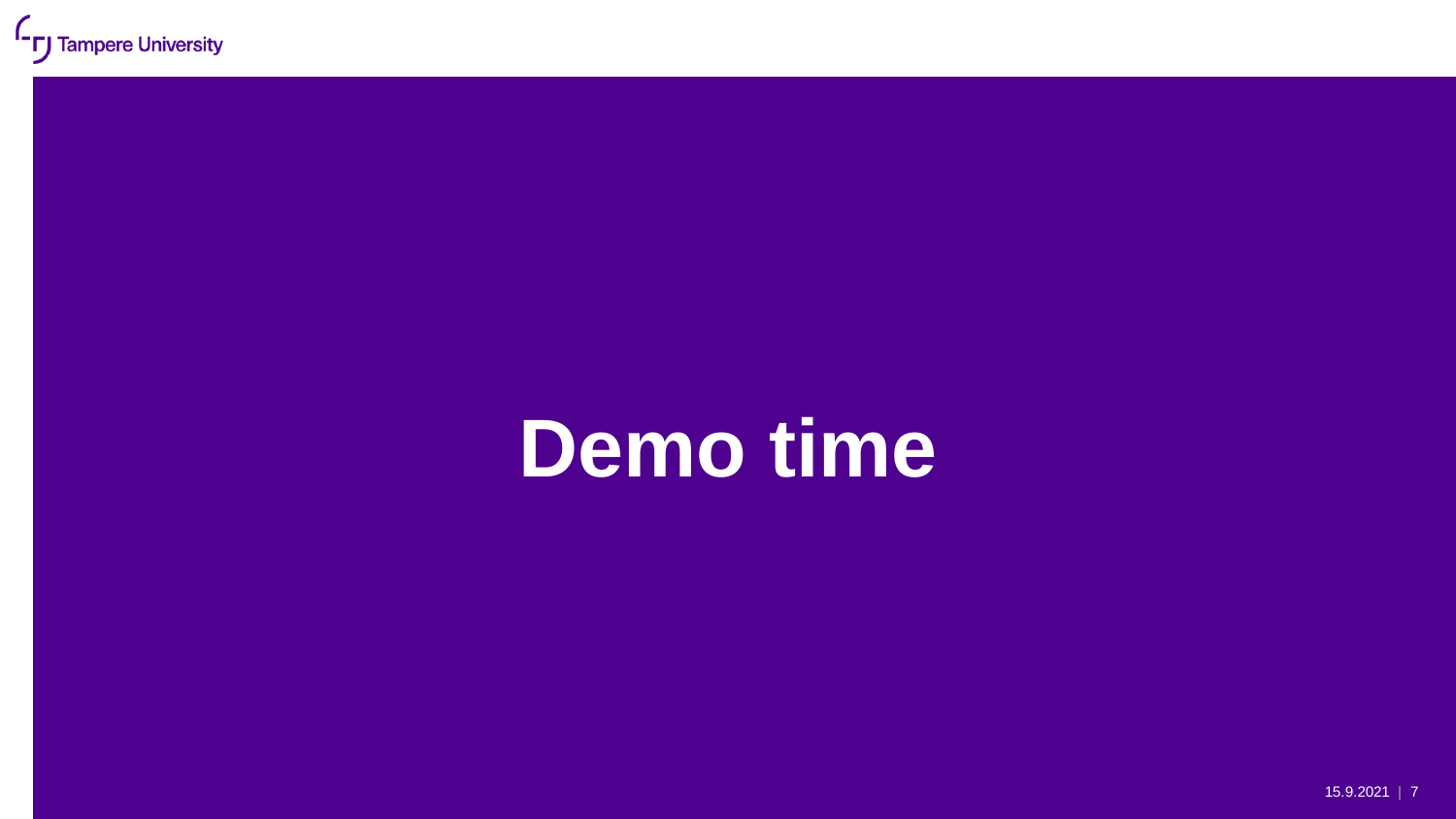

## **About the data sources**

- •Average CO2 emission figures from Traficom (those used to calculate annual environment tax)
- •Distances from Google Maps
- •Current temperature from AccuWeather
- $\cdot$  CO<sub>2</sub> emission factor from Fingrid
- •Influence of temperature from a research article
- [•https://ev-database.org](https://ev-database.org/)
- •….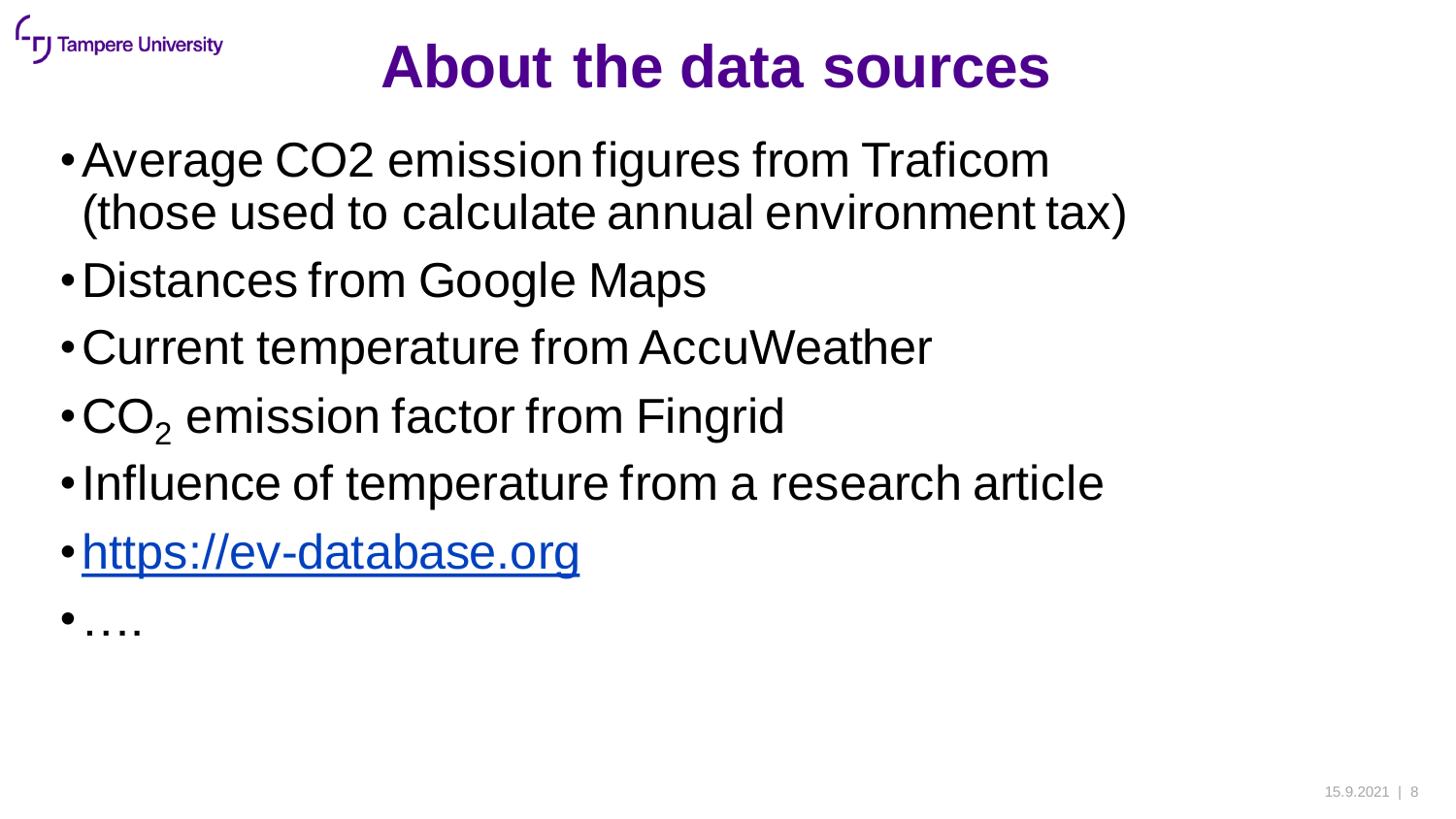



- •Data sources need different access keys
- and impose different usage rules
- •The ways data is accessed is different
- •The data is not always interoperable
- •When this goes to business, everything becomes more complex
	- •E.g. how is the income shared
- •[Side-note: https://www.gaia-x.eu/sites/default/files/2021-](https://www.gaia-x.eu/sites/default/files/2021-06/Gaia-X_Data-Space-Energy_Position-Paper.pdf) 06/Gaia-X\_Data-Space-Energy\_Position-Paper.pdf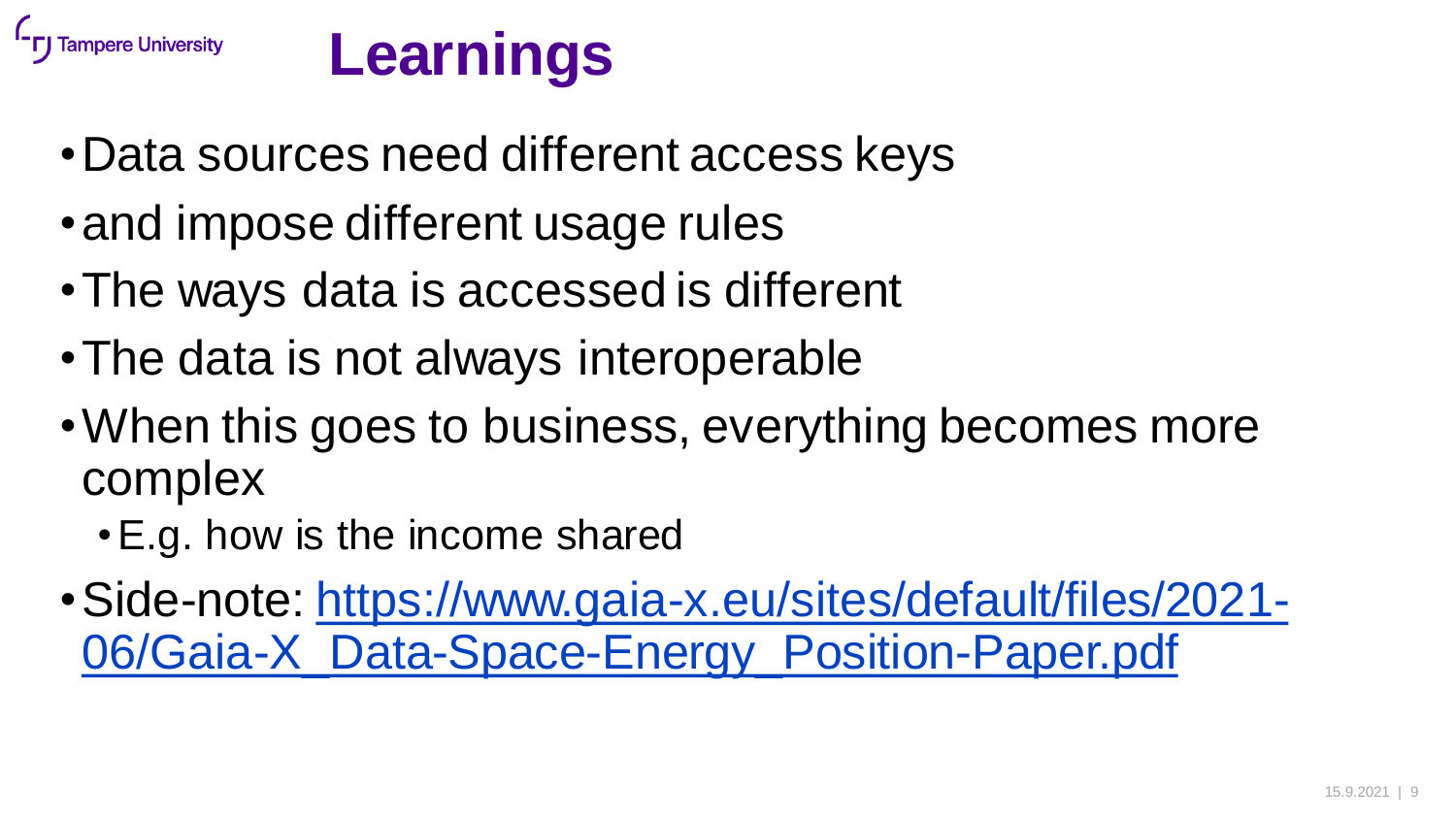### **Tampere University We are not in interesting challenges, yet.**

- •We sent several project proposal
	- •Different variations
	- •Different consortia and partners
- How professors spend their time?
- [And then we found a competitor: https://www.hs.fi/visio/art-](https://www.hs.fi/visio/art-2000008227969.html)2000008227969.html